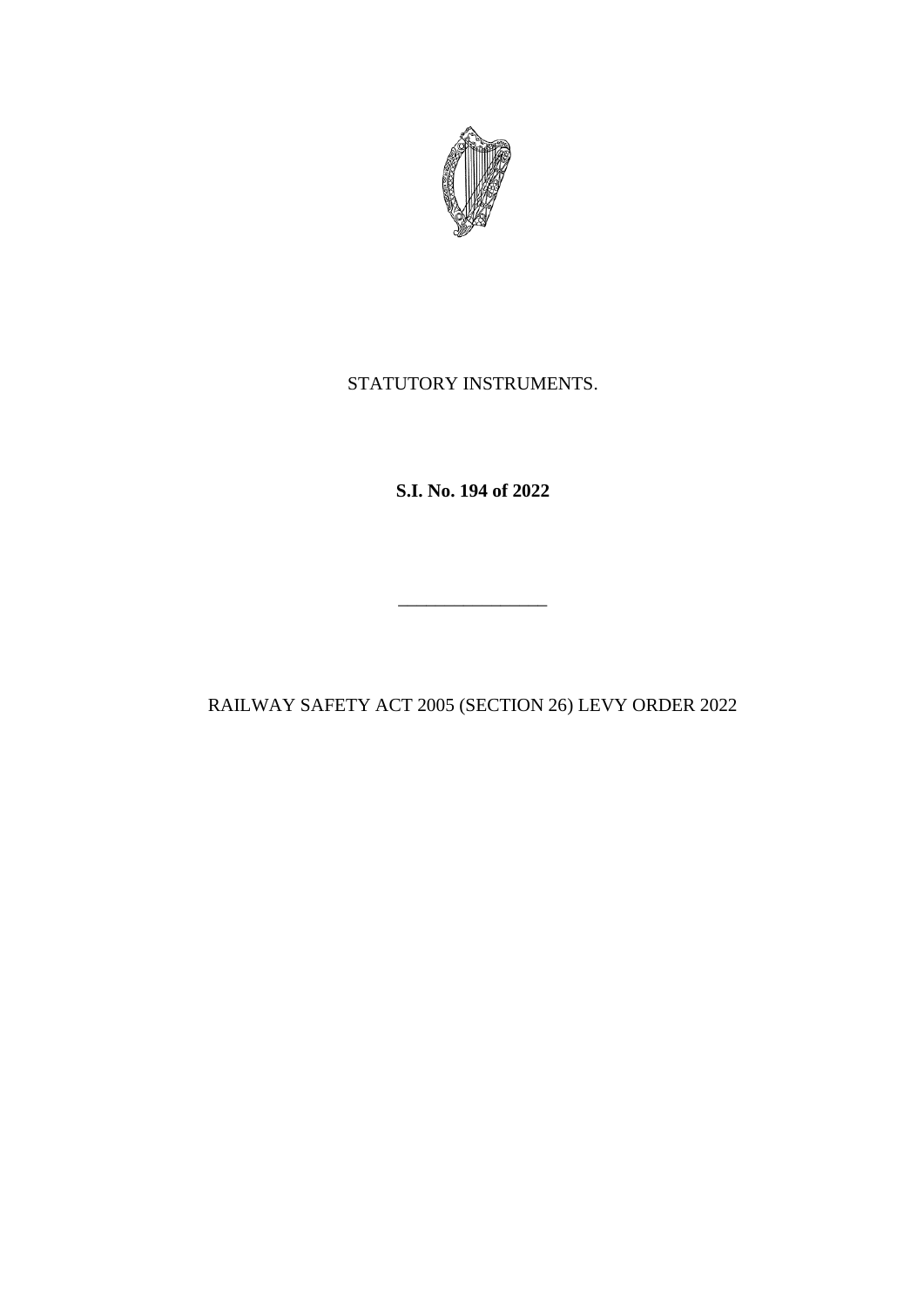### S.I. No. 194 of 2022

#### RAILWAY SAFETY ACT 2005 (SECTION 26) LEVY ORDER 2022

The Commission for Railway Regulation, in exercise of the powers conferred on it by section 26 of the Railway Safety Act 2005 (No. 31 of 2005), and with the consent of the Minister for Transport, and the Minister for Public Expenditure and Reform, hereby makes the following order:

1. (1) This Order may be cited as the Railway Safety Act 2005 (Section 26) Levy Order 2022.

2.  $(1)$  In this Order –

"the Act" means the Railway Safety Act 2005 (No. 31 of 2005);

"Commission" means the Railway Safety Commission established under the Act and renamed the Commission for Railway Regulation under the Public Transport Act 2016;

"Heritage Railway" has the meaning assigned to it under the Act;

"levy year" means the period of one year commencing  $1<sup>st</sup>$  January 2022;

"Minister" means the Minister for Transport;

"railway organisation" has the meaning assigned to it under the Act;

"relevant period" in relation to any calendar year means the period ending  $1<sup>st</sup>$ day of May,  $1<sup>st</sup>$  day of August, and  $1<sup>st</sup>$  day of December in that year;

"relevant railway organisation" means those organisations to which this Order applies and on which a levy shall be imposed in accordance with the Schedule to this Order.

3. This order shall apply to the railway organisations set out in the Schedule to this Order ("relevant railway organisation").

4. A railway organisation that is also heritage railway shall be exempt from payment of any levy to the Commission.

5. A levy is hereby imposed on each relevant railway organisation in respect of the levy year. The levy shall be in the amount set out in the Schedule to this Order.

6. The levy shall be payable in three equal installments (relevant period) within a period of fourteen days of being notified by the Commission that the levy is due for payment.

*Notice of the making of this Statutory Instrument was published in "Iris Oifigiúil" of* 26*th April,* 2022*.*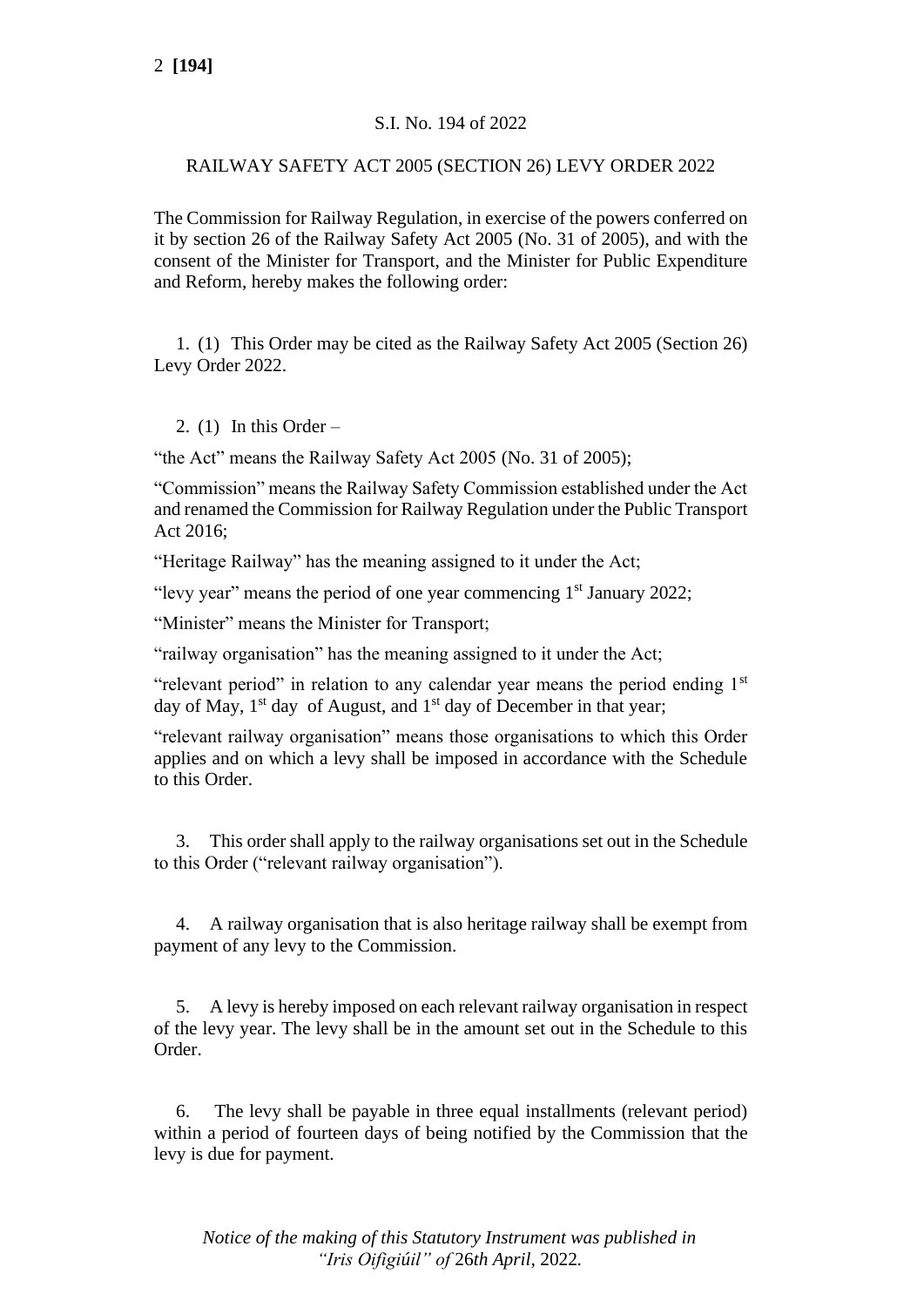7. Monies raised by the Commission through imposition of this levy shall be used for the purpose of meeting expenses properly incurred by the Commission in discharge of its functions under the Act.

8. Where any amount falling to be paid under Article 5 is not paid within a period of fourteen days of the time specified in Article 6 interest thereon shall accrue at the prescribed interest rate compounded monthly from the date such payment fell due until same is made. The prescribed interest rate shall be a rate 2% per annum above the Euribor rate.

9. (1) All payments shall be made in Euro on the due date by direct bank transfer or equivalent instantaneous transfer of funds to the bank account specified by the Commission.

(2) Relevant railway organisations shall notify the Commission as soon as payment has been made, indicating the date on which payment was made and the name of the bank effecting the payment.

(3) The Commission shall make a request for payment in accordance with section 5 of this Order to the relevant railway organisations.

10. The total amount of levy imposed on relevant railway organisations in any year shall not exceed the Commission's reasonable estimate of the expenses that it will incur in that year in the discharge of its functions under the Act excluding-

- (*a*) the amount of any grants received out of monies duly provided under the Act, and
- (*b*) any other payment received by the Commission to offset expenses incurred in the discharge of its functions.

11. (1) Where the gross income received by the Commission in each financial year exceeds the gross expenditure incurred in the administration of its office in that year, under section 26(6) of the Act, the Minister may, with the consent of the Minister for Public Expenditure and Reform, direct the Commission to pay into the Exchequer, such sums as he or she may specify, being a sum that represents such surplus.

(2) Where the Minister does not make such a direction, any surplus of Commission income over expenses in a particular year shall be deemed to be monies derived through the imposition of a levy and shall either-

- (*a*) be retained by the Commission to be offset against levy obligations for the subsequent year, or
- (*b*) be refunded proportionately to the relevant railway organisations on whom the levy concerned was imposed.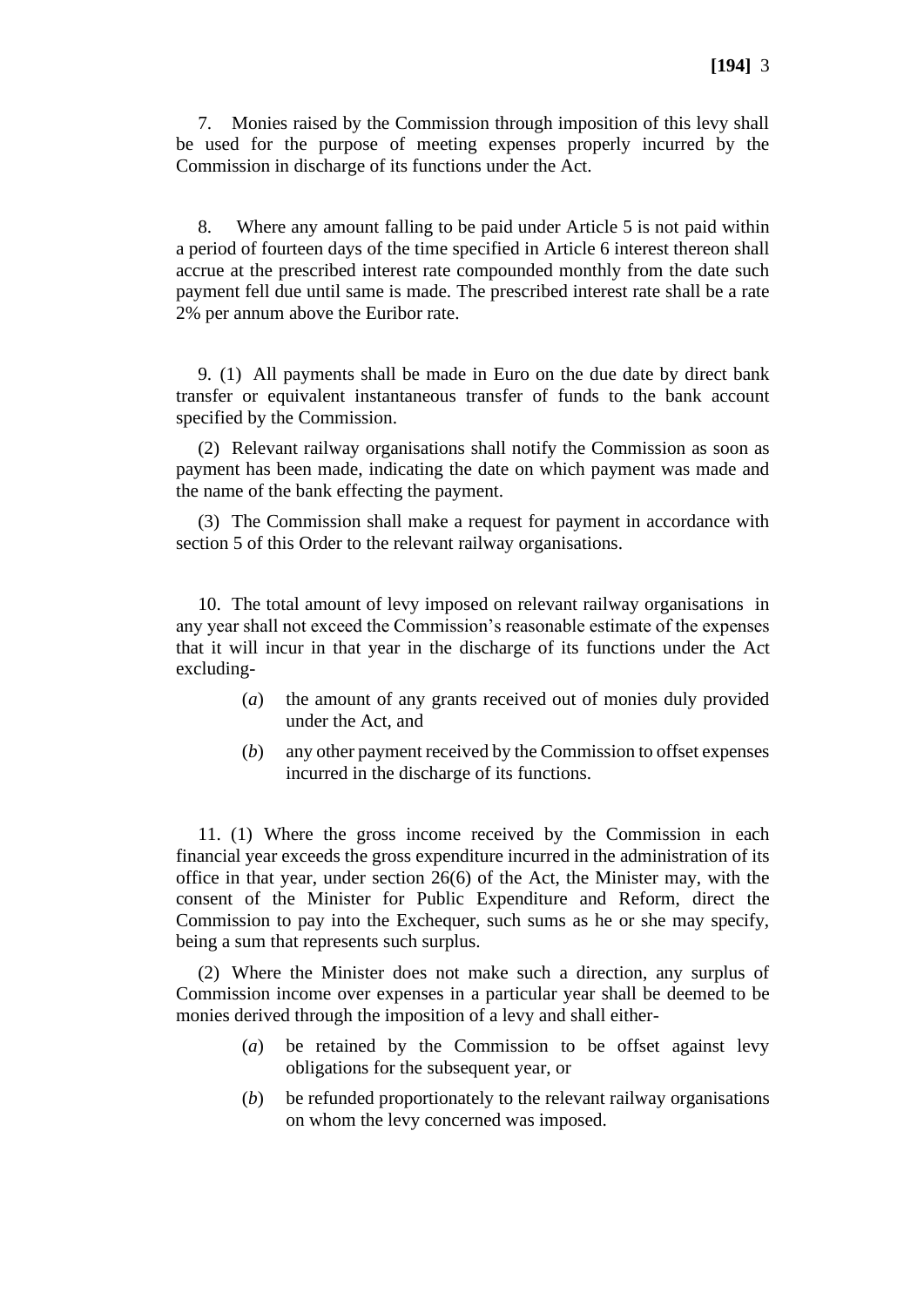| Iarnród Éireann           |                        | TII     | <b>Transdev</b> | Rhomberg<br><b>Sersa</b> | <b>Translink</b><br><b>NIR</b> |
|---------------------------|------------------------|---------|-----------------|--------------------------|--------------------------------|
| Infrastructure<br>Manager | Railway<br>Undertaking |         |                 |                          |                                |
| €494,164                  | €384,103               | €65,755 | €166,873        | €67,393                  | €78,001                        |

**Schedule 2022**



GIVEN under the Official seal of the Commission for Railway Regulation, 21 April, 2022.

BRIAN HIGGISSON, Commissioner.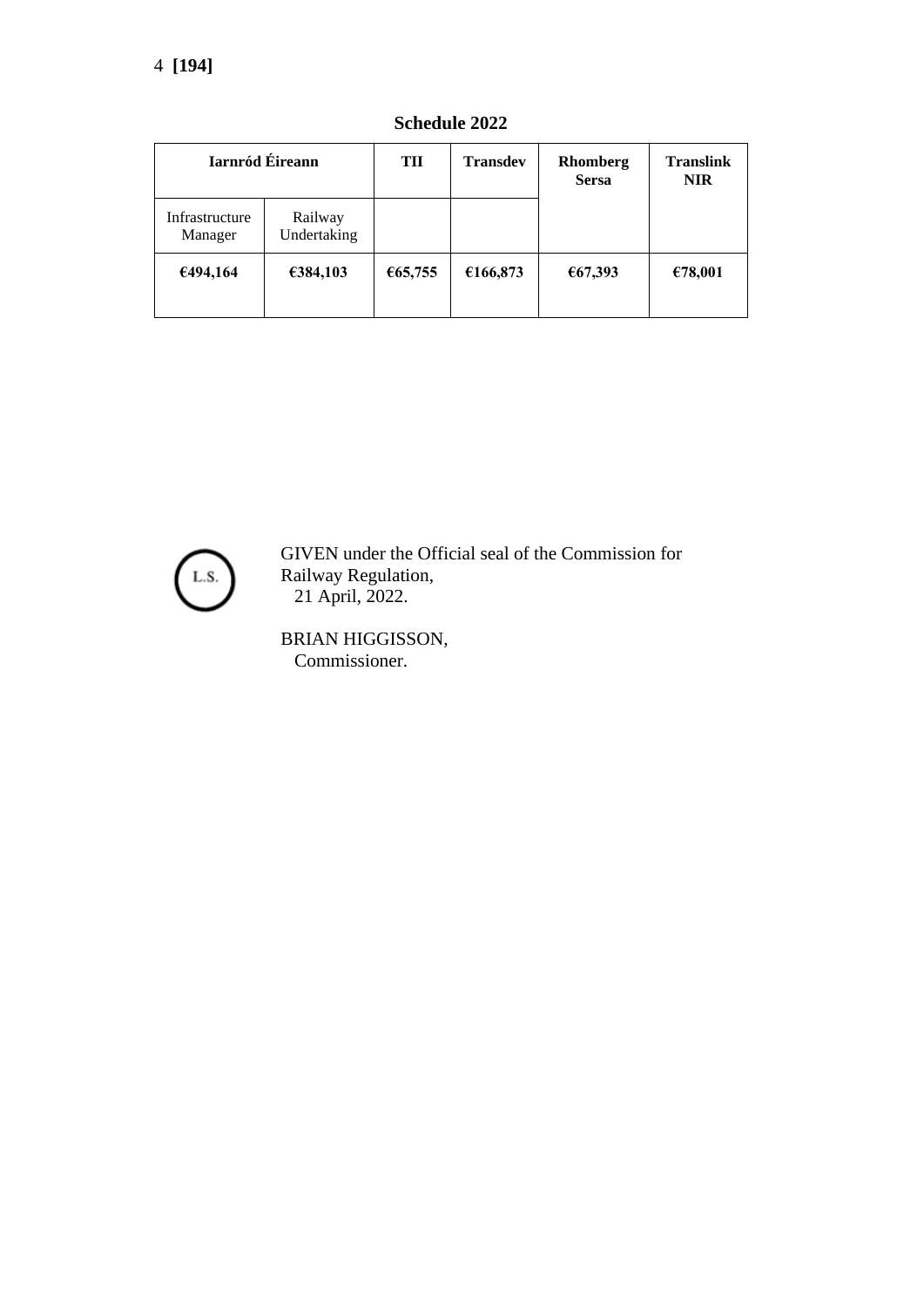#### EXPLANATORY NOTE

## (*This note is not part of the Instrument and does not purport to be a legal interpretation*)

The purpose of this Order is to introduce a levy, in accordance with section 26 of the Railway Safety Act 2005, in order to meet the expenditure properly incurred by the Commission for Railway Regulation in the discharge of its functions.